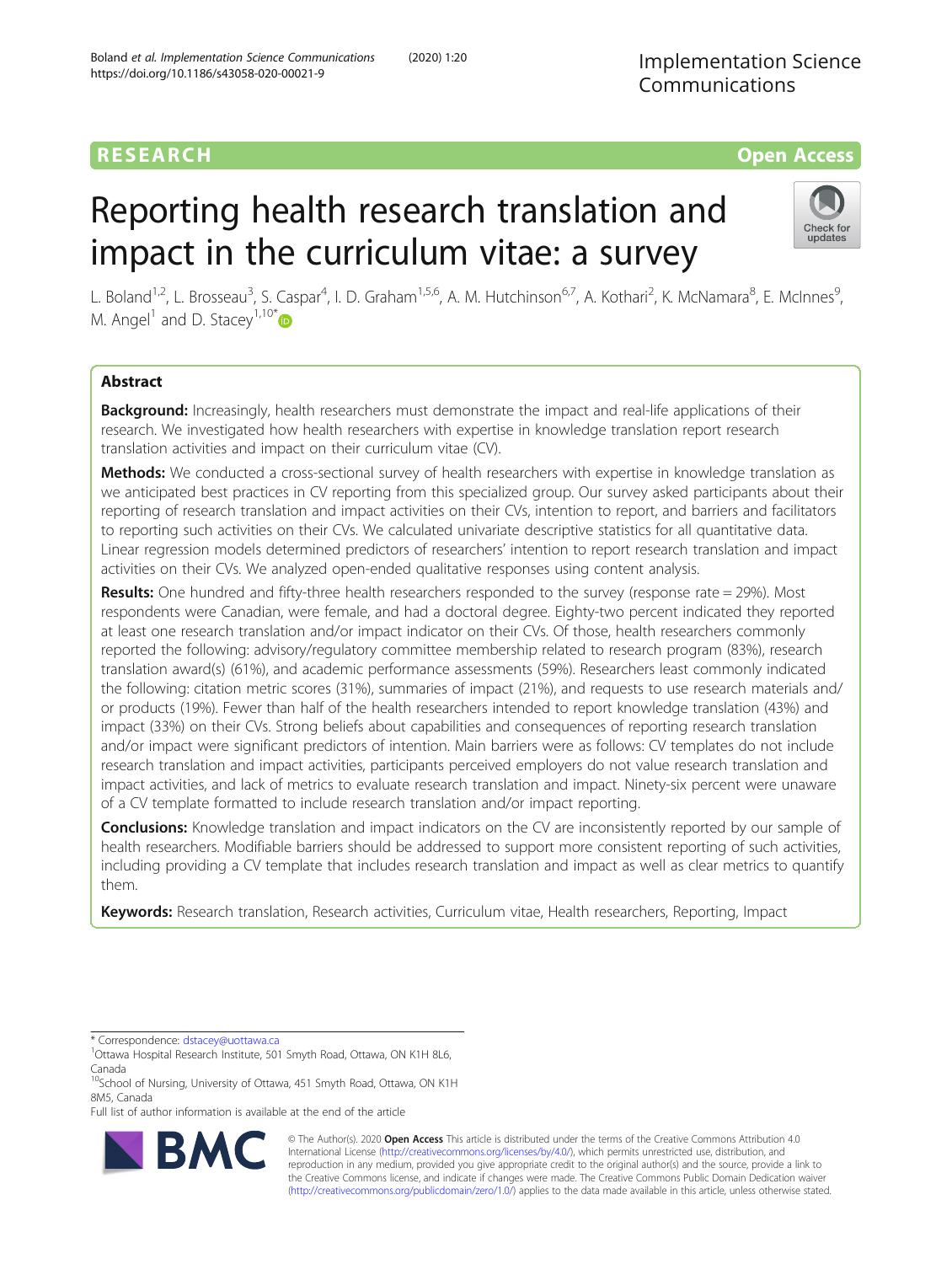#### Contributions to the literature

- Health researchers are increasingly asked to demonstrate the application of their research findings in clinical practice and/ or policy. The curriculum vitae (CV) is one means of recording and communicating such activities.
- Our findings show that knowledge translation and impact indicators on the CV are inconsistently reported and health researchers face numerous, but potentially modifiable, barriers to reporting research translation and/or impact activities on their CVs.
- Health researchers suggest that a CV template that includes research translation and impact would facilitate meeting academe's expectations for demonstrating and reporting such activities.

### Background

For the academic researcher, the curriculum vitae (CV) is the main document used to record and communicate accomplishments and impact  $[1-4]$  $[1-4]$  $[1-4]$ . Academics are typically incentivized to use an "output" paradigm to communicate via their CVs, indicating the success of actions that are evaluated against the individual's capacity to produce knowledge [\[5\]](#page-10-0). Rewarded academic outputs have traditionally focused on grant funding received, invited national/international presentations, and peerreviewed publications [\[6](#page-10-0)–[8](#page-10-0)]. Although these outputs are evaluated for tenure and promotion, they do not necessarily indicate researchers' impact on practice or policy [[9\]](#page-10-0). Given an estimated \$200 billion of research funds was spent on research for which research findings were not applied [[10,](#page-10-0) [11\]](#page-10-0), there is increased attention on activities indicating research translation and impact [\[12](#page-10-0)].

Research translation and impact activities aim to close the research-practice gap, leading to better patient and health system outcomes [\[13](#page-10-0), [14](#page-10-0)]. This includes the diffusion, dissemination, and application of evidence such that researchers have made societal contributions beyond academia (e.g., economic, cultural, policy, services). A systematic mapping of knowledge translation strategies and structures by organizations (e.g., large research producers, intermediary agencies, major funders) found eight activity archetypes: producing knowledge, brokering, intermediation, advocating evidence use, researching practice, fostering networks, and advancing knowledge mobilization [[15\]](#page-10-0). Such research translation and impact activities are time-consuming; thus, it is essential that they are recognized. Academic research establishments (e.g., universities, funders, researchers) should be accountable for demonstrating the research translation and impact of funded research [\[16,](#page-10-0) [17](#page-10-0)]. If impact and

translation are not well documented, or if researchers feel challenged with its documentation, adverse consequences may follow. For example, it may reduce the influence of one's translation efforts and impact on subsequent decisions about promotions, grant applications, and other awards. This in turn might promote continued reliance and emphasis on traditional measures of output (e.g., publications and grants) as the core currency and purpose of research.

Accountability for research translation and impact is only beginning to be recognized, and little is known about how health researchers document impact and research translation on their CVs. The purpose of this study was to investigate health researchers' practices for, and barriers to, reporting research translation and impact activities on their CVs.

# **Methods**

#### Design

We conducted a cross-sectional survey of an international cohort of health researchers. We received Research Board Ethics approval from the University of Ottawa (#H12-15-01), and participants provided informed consent. We followed the STROBE reporting guidelines [[18\]](#page-10-0).

#### Participants and setting

We recruited a convenience sample of health researchers with expertise in knowledge translation because we anticipated best practices in CV reporting from this specialized group. Health researchers were recruited from the 2015 Knowledge Utilization Colloquium invitee list and those belonging to the Collaborative Health Improvement Partnerships (CHIPs) group of the Canadian Association of Health Services and Policy Research (CAHSPR). Health researchers were defined as individuals who were actively conducting health research. Knowledge Utilization Colloquium attendees included an international group of multidisciplinary academics, researchers, knowledge users, and graduate students.<sup>1</sup> This meeting aims to advance the science of knowledge utilization in a focused and strategic approach, leading to concrete outputs that extend conceptual and theoretical development and ultimately improve practice in knowledge utilization. The CHIPs group aims to advance and support science underlying integrated knowledge translation as well as to build collaborations between knowledge users and researchers (website: [https://www.](https://www.cahspr.ca/en/themegroups/chips) [cahspr.ca/en/themegroups/chips\)](https://www.cahspr.ca/en/themegroups/chips). These two groups were specifically chosen given their research is focused

<sup>1</sup> [https://www.ualberta.ca/nursing/research/research-units/knowledge](https://www.ualberta.ca/nursing/research/research-units/knowledge-utilization-studies-program/knowledge-utilization-colloquia)[utilization-studies-program/knowledge-utilization-colloquia](https://www.ualberta.ca/nursing/research/research-units/knowledge-utilization-studies-program/knowledge-utilization-colloquia)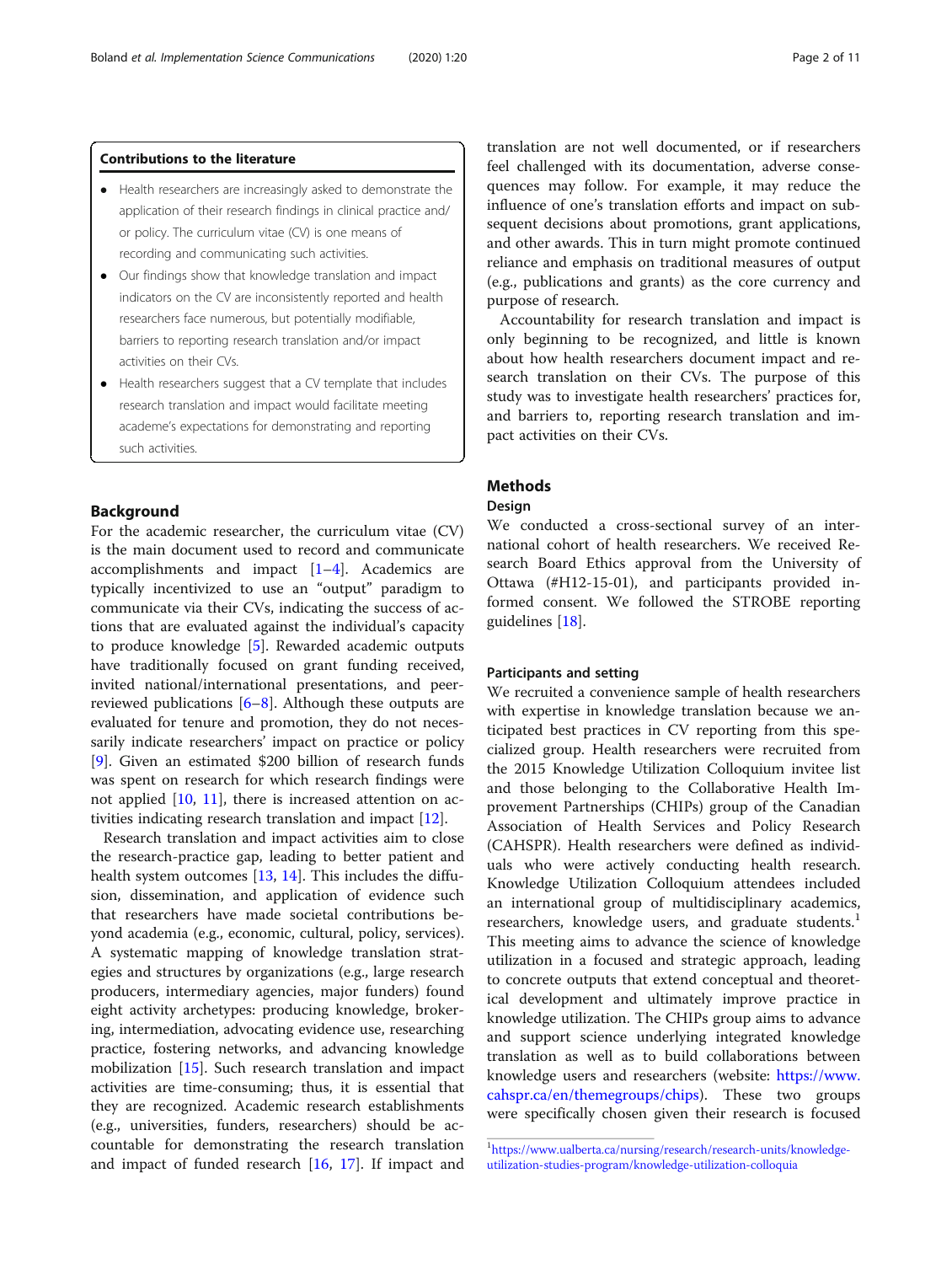on application of research findings to inform practice, education, and health policy.

#### Data collection procedures

We built an online survey using Fluid Surveys TM software and administered it using Dillman's online survey approach [[19\]](#page-10-0). In 2016, we sent personalized emails to potential participants ( $n = 522$ ) that included an introductory letter, request to participate, and the link to the survey. Non-respondents received three reminder emails at scheduled intervals. Surveys were coded with a unique identifier to ensure no duplicate responses and to protect personal information.

#### Data collection tool

Our survey consisted of five sections: (1) demographic questions, (2) a list of potential research translation and impact activities that could be included on a CV, (3) an assessment of intention and related factors influencing reporting translation and impact activities on their CVs based on the Continuing Professional Development Reaction Questionnaire [[20](#page-10-0)], and (4) open-ended questions to identify barriers, facilitators, and general comments. The list of potential research translation and impact activities were generated based on discussions in an Open Space session at the 2015 Knowledge Utilization Colloquium and kept as broad and inclusive as possible. Participants were also asked if they were aware of a template for reporting these types of activities on their CVs.

The Continuing Professional Development Reaction Questionnaire (CPDRQ) is based on the theory of planned behavior and is appropriate for evaluating factors influencing intention to change practice [[20](#page-10-0)]. The instrument includes 12 items that can be adapted to different types of behaviors (e.g., reporting research translation and impact activities on CVs). The questions, using a 7-point Likert scale, evaluate five contructs: intention, beliefs about capabilities, beliefs about consequences, moral norm, and social influences. The CPDRQ's testretest reliability was moderate with weighted kappa values between 0.4 and 0.6. Cronbach's alpha coefficients for the constructs varied from 0.77 to 0.85 [\[20](#page-10-0)]. Exploratory factor analysis showed the presence of five constructs, with the proportion of variance explained by each factor greater than 5% [[20\]](#page-10-0). The CDPRQ was also shown to be acceptable to health providers, responsive to, and predictive of subsequent behavior change [[21](#page-10-0)].

# **Outcomes**

Our primary outcome was health researchers' reporting of research translation and impact activities on their CVs. Our secondary outcomes were intention to report research translation and impact on the CV, predictors of intentions, and barriers and facilitators to reporting. We defined research translation activities as the diffusion, dissemination, and application of knowledge that researchers undertake once the findings from a study are available [\[13\]](#page-10-0). Impact is the demonstrable contribution that research makes to the economy and the society, beyond academic contributions (e.g., publications and presentations) [[22\]](#page-10-0). Indicators of impact can be instrumental (e.g., development or changes in policy, practice, services, legislation, behavior), conceptual (e.g., contribute to understanding of policy issues, reframing debates), and capacity building (e.g., technical and personal skill development).

#### Analysis

Raw survey data were exported from Fluid Survey TM and transferred to Microsoft Excel (Microsoft Corporation, Redmond, WA, USA, 2004) and Statistical Analysis Software for Windows (version 9.4: SAS, Cary, NC, USA, 2019). We calculated univariate descriptive statistics for all quantitative data, including means and standard deviations for the 7-point Likert scores of factors influencing health researchers reporting of research translation and impact. To calculate intention to report research translation and impact activities on CVs, we assigned a construct score for the CDPRQ by calculating the mean and standard deviation of items within each construct. Associations between theoretical constructs and intention to report research translation and impact activities on CVs were calculated using univariate (unadjusted) and multivariable (adjusted) ordinary least squares linear regression models. We calculated a coefficient of determination  $(R^2)$  to determine the proportion of variance between the theoretical constructs and intention to report research translation and impact activities on CVs.

Open-ended survey responses were analyzed by two reviewers independently (LB and MA) using content analysis involving five steps: reading the data in its entirety, developing codes to reflect the data, coding the data, a second review of the data, and establishing consensus between the reviewers [[23](#page-10-0)].

#### Missing data

Descriptive data were analyzed using a complete case approach. Missing data for inferential analyses of the CDPRQ responses were handled using multiple imputation. As these responses were continuous variables, we used PROC MI and PROC MIANALYZE to perform multiple imputation of missing responses based on fully conditional specification regression methods. We created five multiple imputed datasets, with imputation informed by responses of non-missing items from the CDPRQ.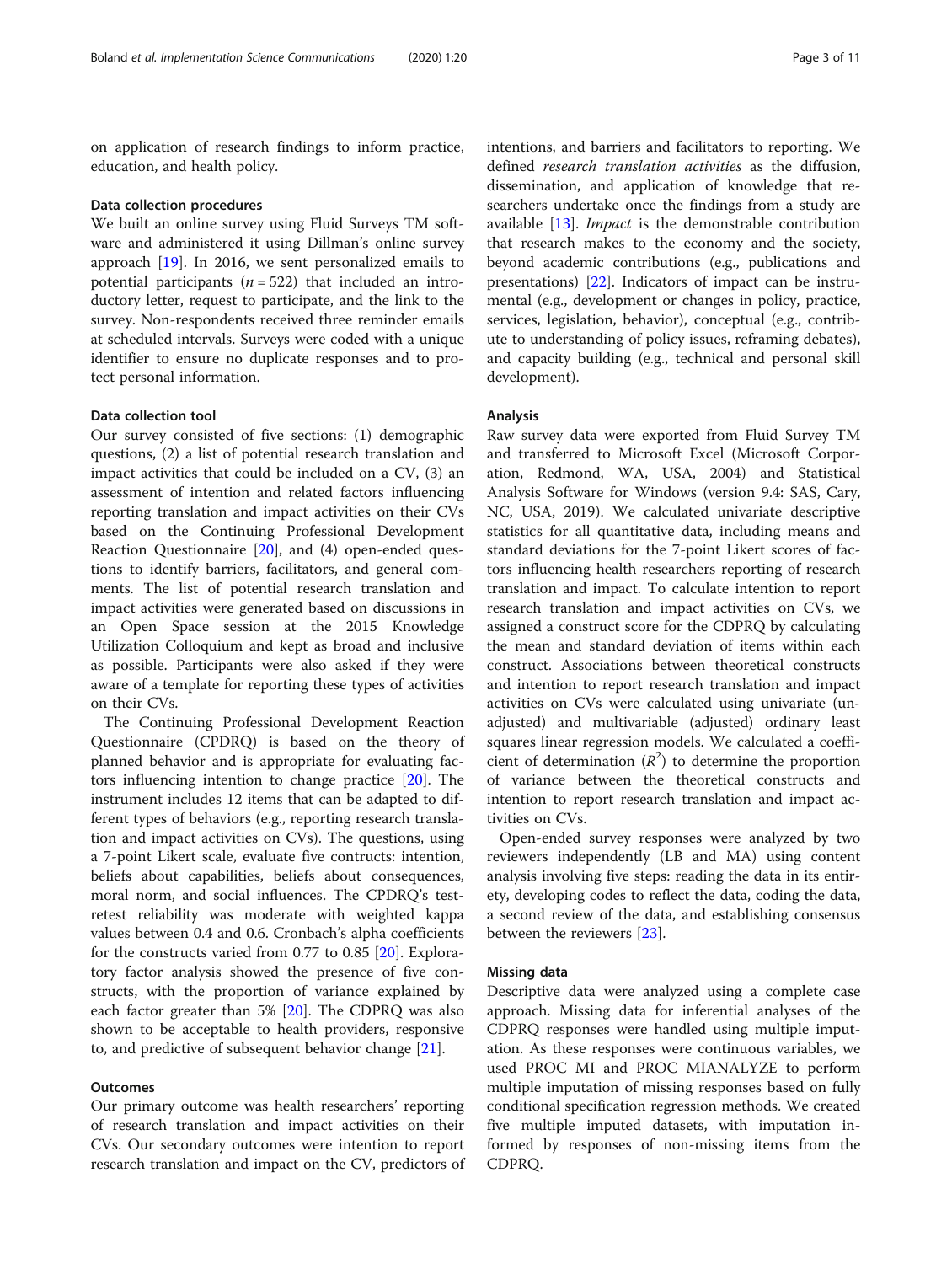

# Results

### Participants

Of the 522 invited health researchers, 153 responded to the survey with a response rate of 29% (Fig. 1). Most respondents were Canadian (39%), were female (83%), and had a doctoral degree (81%). Most were early (22%), mid (29%), or late (27%) career professors. The mean respondent age was 49 years (Table [1](#page-4-0)).

### Reporting of research translation and impact activities

Of the 153 participants, 126 (82%) reported at least 1 research translation and/or impact indicator on their CVs. Most commonly, health researchers reported membership on advisory/regulatory committees related to their research (83%) (e.g., hospital Patient Experience Committee), awards and/or recognitions for research translation activities (61%) (e.g., Knowledge to Action Grants), others' assessments of one's academic performance (59%) (e.g., promotion, contract renewal), publications targeting specific audiences/professions (56%) (e.g., National Institute for Health and Care Excellence (NICE) policy and guidance reports), and training provided to knowledge users (55%) (e.g., online training programs) (Table [2](#page-5-0)). Health researchers least commonly reported the following on their CVs: citation metrics of research impact (31%) (e.g., H-index—from Scopus/Web of Science/Google Scholar), summaries of impact (21%)

(e.g., 1 page summarizing various research translation and impact activities), and requests for permission received to use materials and/or products resulting from research (19%) (e.g., measurement instruments, knowledge tools such as patient decision aids). Of the 124 who responded to this question, 119 (96%) were unaware of a CV template or guidelines that provide a structured format for reporting research translation activities and/or indicators of impact.

# Intention to report research translation and impact activities on CVs

Of the respondents, 52/121 (43%) indicated they intended to report research translation and 38/115 (33%) indicated they intended to report impact activities on their CVs. The CPDRQ rating for intention to report research translation and impact activities on their CVs was 4.6 out of 7.0 (Table [3\)](#page-6-0). Unadjusted associations showed that all theoretical constructs, except social influence, were significantly associated with intention to report research translation and impact activities on their CVs. However, adjusted analysis revealed that only beliefs about capabilities and beliefs about consequences were significant predictors of intention to report research translation and/or impact on the CV. Overall, inclusion of all constructs accounted for approximately 36% of the total variation in intention ( $R^2$  = 0.36).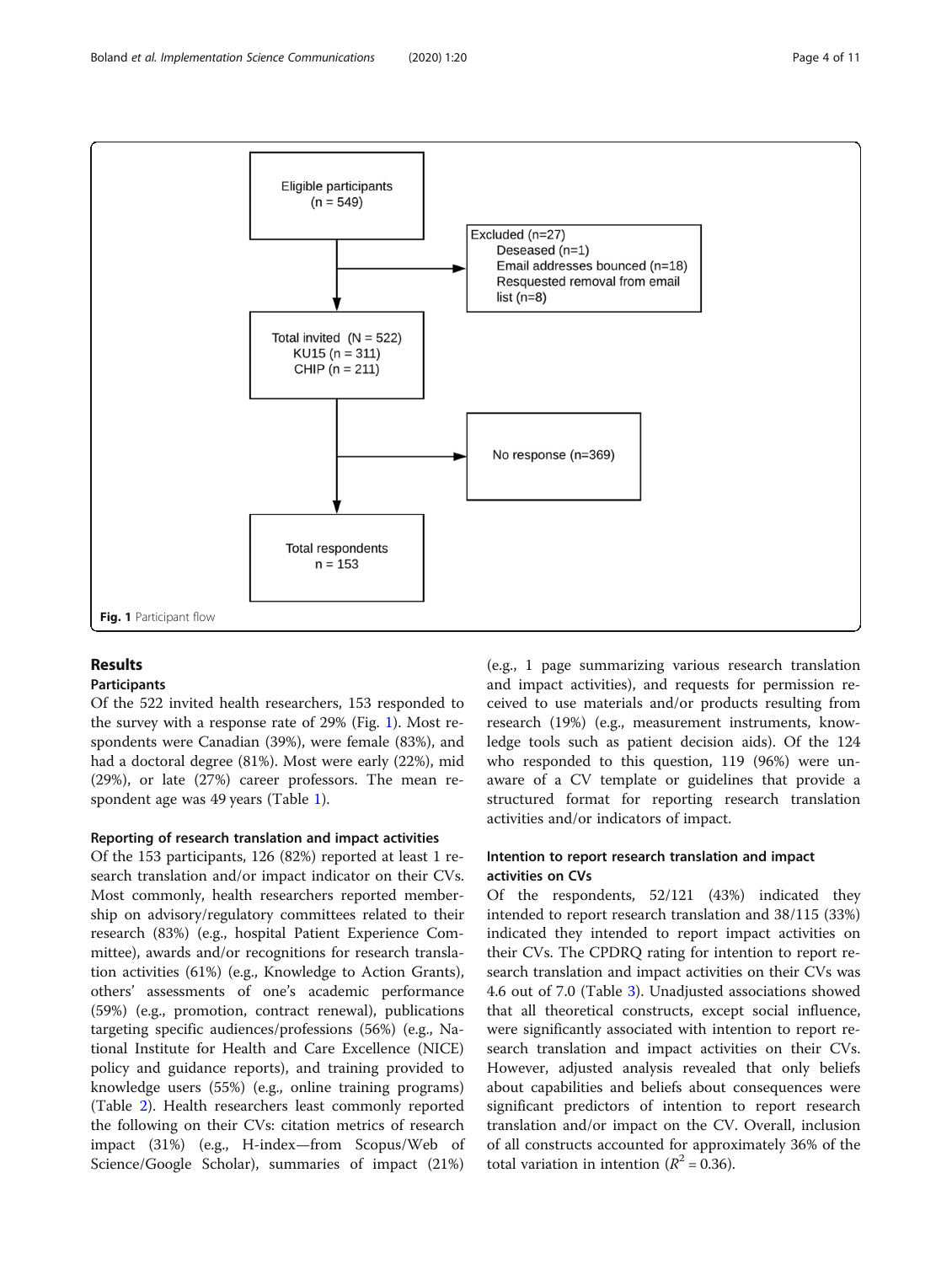| Characteristics                                                                                                                                                                                                                                                                                                                                                                                                                                                                                                                                                                                                                                                                                                                                                                                                                                           |                                                                                                                | Frequency<br>n(%)         |
|-----------------------------------------------------------------------------------------------------------------------------------------------------------------------------------------------------------------------------------------------------------------------------------------------------------------------------------------------------------------------------------------------------------------------------------------------------------------------------------------------------------------------------------------------------------------------------------------------------------------------------------------------------------------------------------------------------------------------------------------------------------------------------------------------------------------------------------------------------------|----------------------------------------------------------------------------------------------------------------|---------------------------|
| Age $(n = 114)$                                                                                                                                                                                                                                                                                                                                                                                                                                                                                                                                                                                                                                                                                                                                                                                                                                           | Age, mean (SD), range                                                                                          | 49 (SD 9.8) (26<br>$-66)$ |
| Sex ( $n = 120$ )                                                                                                                                                                                                                                                                                                                                                                                                                                                                                                                                                                                                                                                                                                                                                                                                                                         | Female                                                                                                         | 100 (83%)                 |
| Countries ( $n = 127$ )                                                                                                                                                                                                                                                                                                                                                                                                                                                                                                                                                                                                                                                                                                                                                                                                                                   | Canada                                                                                                         | 60 (47%)                  |
| Australia<br>Sweden<br>UK<br><b>USA</b><br>Other (Netherlands, Vietnam, Ireland, Saudi Arabia, Norway, Japan)<br>Highest level of education<br>Doctoral degree<br>$(n = 118)$<br>Master's university degree<br>Undergraduate degree<br>Senior-researcher/Professor<br>Position ( $n = 119$ )<br>Mid-researcher / Associate Professor<br>Early researcher /Assistant Professor<br>Doctoral student/candidate<br>Clinician-scientist<br>administration, post-doctoral fellow)<br>Time in current position (n<br>$<$ 1 year<br>$= 120$<br>1-2 years<br>3-5 years<br>6-10 years<br>11-20 years<br>$> 20$ years<br>Disciplinary background (n<br>Nursing<br>$= 152$<br>Medicine<br>Sociology<br>Health research<br>Health administration<br>Epidemiology<br>Psychology<br>Other allied health professionals (public health, pharmacy, chiropractic, nutrition) |                                                                                                                | 22 (17%)                  |
|                                                                                                                                                                                                                                                                                                                                                                                                                                                                                                                                                                                                                                                                                                                                                                                                                                                           |                                                                                                                | 14 (11%)                  |
|                                                                                                                                                                                                                                                                                                                                                                                                                                                                                                                                                                                                                                                                                                                                                                                                                                                           |                                                                                                                | 13 (10%)                  |
|                                                                                                                                                                                                                                                                                                                                                                                                                                                                                                                                                                                                                                                                                                                                                                                                                                                           |                                                                                                                | 8(6%)                     |
|                                                                                                                                                                                                                                                                                                                                                                                                                                                                                                                                                                                                                                                                                                                                                                                                                                                           |                                                                                                                | 10 (8%)                   |
|                                                                                                                                                                                                                                                                                                                                                                                                                                                                                                                                                                                                                                                                                                                                                                                                                                                           |                                                                                                                | 95 (81%)                  |
|                                                                                                                                                                                                                                                                                                                                                                                                                                                                                                                                                                                                                                                                                                                                                                                                                                                           |                                                                                                                | 19 (16%)                  |
|                                                                                                                                                                                                                                                                                                                                                                                                                                                                                                                                                                                                                                                                                                                                                                                                                                                           |                                                                                                                | 4 (3%)                    |
|                                                                                                                                                                                                                                                                                                                                                                                                                                                                                                                                                                                                                                                                                                                                                                                                                                                           |                                                                                                                | 32 (27%)                  |
|                                                                                                                                                                                                                                                                                                                                                                                                                                                                                                                                                                                                                                                                                                                                                                                                                                                           |                                                                                                                | 35 (29%)                  |
|                                                                                                                                                                                                                                                                                                                                                                                                                                                                                                                                                                                                                                                                                                                                                                                                                                                           |                                                                                                                | 26 (22%)                  |
|                                                                                                                                                                                                                                                                                                                                                                                                                                                                                                                                                                                                                                                                                                                                                                                                                                                           |                                                                                                                | 12 (10%)                  |
|                                                                                                                                                                                                                                                                                                                                                                                                                                                                                                                                                                                                                                                                                                                                                                                                                                                           |                                                                                                                | 2(2%)                     |
|                                                                                                                                                                                                                                                                                                                                                                                                                                                                                                                                                                                                                                                                                                                                                                                                                                                           | Other (Knowledge user, Master's student, policy administrator, implementation scientist, consultant,           | 12 (10%)                  |
|                                                                                                                                                                                                                                                                                                                                                                                                                                                                                                                                                                                                                                                                                                                                                                                                                                                           |                                                                                                                | 11(9%)                    |
|                                                                                                                                                                                                                                                                                                                                                                                                                                                                                                                                                                                                                                                                                                                                                                                                                                                           |                                                                                                                | 24 (20%)                  |
|                                                                                                                                                                                                                                                                                                                                                                                                                                                                                                                                                                                                                                                                                                                                                                                                                                                           |                                                                                                                | 36 (30%)                  |
|                                                                                                                                                                                                                                                                                                                                                                                                                                                                                                                                                                                                                                                                                                                                                                                                                                                           |                                                                                                                | 30 (25%)                  |
|                                                                                                                                                                                                                                                                                                                                                                                                                                                                                                                                                                                                                                                                                                                                                                                                                                                           |                                                                                                                | 10 (8%)                   |
|                                                                                                                                                                                                                                                                                                                                                                                                                                                                                                                                                                                                                                                                                                                                                                                                                                                           |                                                                                                                | 9(8%)                     |
|                                                                                                                                                                                                                                                                                                                                                                                                                                                                                                                                                                                                                                                                                                                                                                                                                                                           |                                                                                                                | 54 (36%)                  |
|                                                                                                                                                                                                                                                                                                                                                                                                                                                                                                                                                                                                                                                                                                                                                                                                                                                           |                                                                                                                | 16 (11%)                  |
|                                                                                                                                                                                                                                                                                                                                                                                                                                                                                                                                                                                                                                                                                                                                                                                                                                                           | Rehabilitation (occupational therapy, physiotherapy, speech-language pathology, audiology)                     | 8(5%)                     |
|                                                                                                                                                                                                                                                                                                                                                                                                                                                                                                                                                                                                                                                                                                                                                                                                                                                           |                                                                                                                | 6(4%)                     |
|                                                                                                                                                                                                                                                                                                                                                                                                                                                                                                                                                                                                                                                                                                                                                                                                                                                           |                                                                                                                | 4 (3%)                    |
|                                                                                                                                                                                                                                                                                                                                                                                                                                                                                                                                                                                                                                                                                                                                                                                                                                                           |                                                                                                                | 4 (3%)                    |
|                                                                                                                                                                                                                                                                                                                                                                                                                                                                                                                                                                                                                                                                                                                                                                                                                                                           |                                                                                                                | 4(3%)                     |
|                                                                                                                                                                                                                                                                                                                                                                                                                                                                                                                                                                                                                                                                                                                                                                                                                                                           |                                                                                                                | 3(2%)                     |
|                                                                                                                                                                                                                                                                                                                                                                                                                                                                                                                                                                                                                                                                                                                                                                                                                                                           |                                                                                                                | 7(5%)                     |
|                                                                                                                                                                                                                                                                                                                                                                                                                                                                                                                                                                                                                                                                                                                                                                                                                                                           | Other (engineering, communication, chemistry, behavioral sciences, general health sciences,<br>administration) | 42 (30%)                  |
|                                                                                                                                                                                                                                                                                                                                                                                                                                                                                                                                                                                                                                                                                                                                                                                                                                                           | Preferred to not report                                                                                        | 4 (4%)                    |

#### <span id="page-4-0"></span>Table 1 Participant characteristics

# Barriers and facilitators to reporting research translation and impact activities

For the quantitative questions asking participants to rate the strength of the barriers/facilitator (1 low to 7 high), the main barriers were (1) lack of time to report research translation and/or impact, (2) lack of support for health researcher's organization, and (3) access to resources to support reporting of research translation and impact on their CVs (Table [4\)](#page-7-0). The highest rated facilitators were additional training about research translation and impact reporting and a CV template that included research translation and/or impact activities.

Barriers to reporting research translation and impact that emerged on the open-ended survey question included the perception that employers, funders, and/or colleagues do not value or expect reporting of research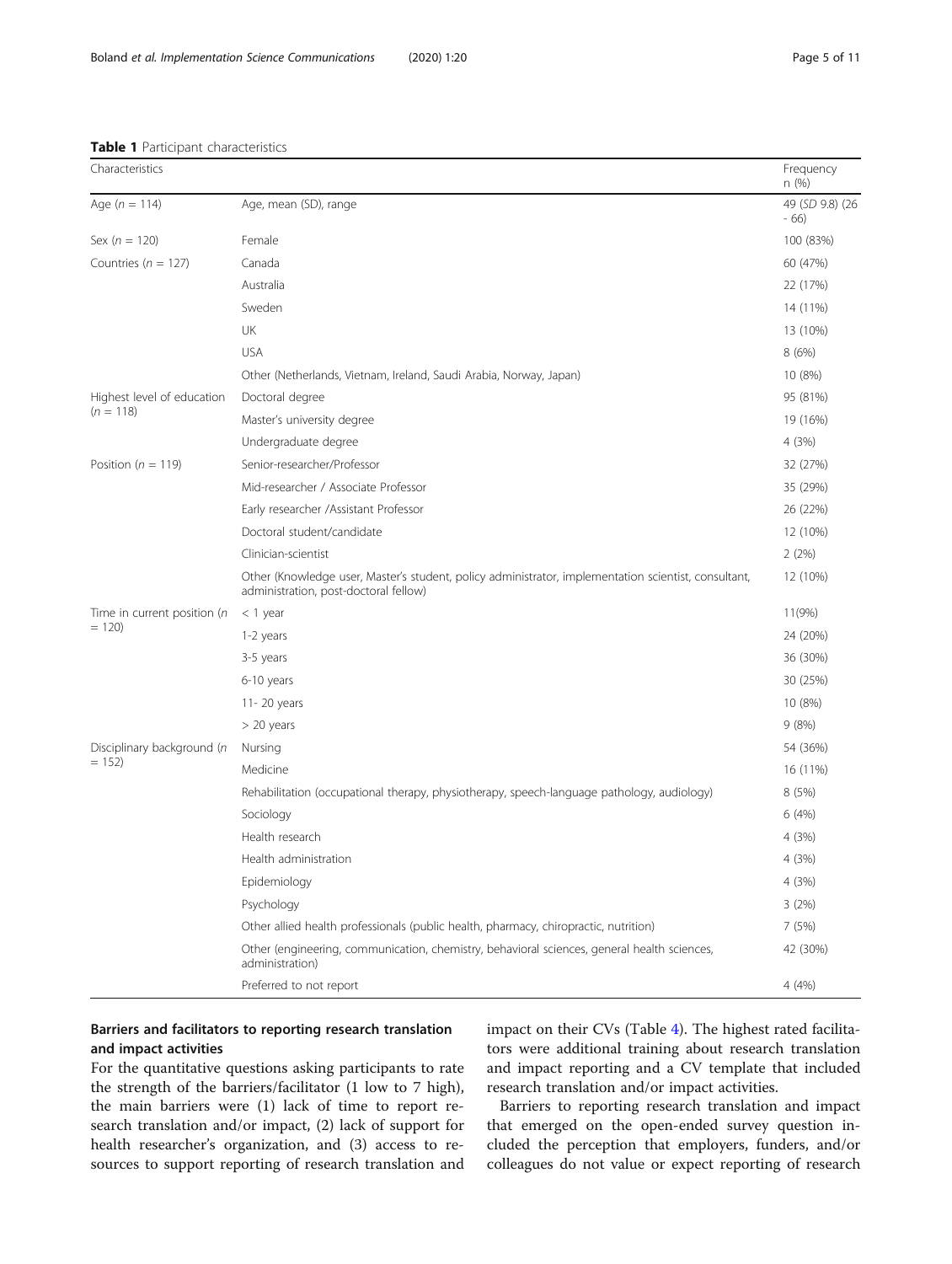|                                                              | an researches reporting or research admisiation and impact activities on archi                                      |                |              |              |
|--------------------------------------------------------------|---------------------------------------------------------------------------------------------------------------------|----------------|--------------|--------------|
| Research translation and/or impact activities                |                                                                                                                     | Yes<br>n(%)    | No<br>n(%)   | NA.<br>n (%) |
| Citation metrics                                             | H-index – reported from Scopus, Web of Science, Google Scholar ( $n = 123$ )                                        | 25<br>(20%)    | 85<br>(69%)  | 13<br>(11%)  |
|                                                              | ResearchGate score ( $n = 124$ )                                                                                    | 7.<br>(6%)     | 103<br>(83%) | 14<br>(11%   |
|                                                              | Research cited in policy documents or guidelines ( $n = 123$ )                                                      | 26<br>(21%)    | 73<br>(59%)  | 24<br>(20%   |
|                                                              | Highly accessed publications ( $n = 124$ )                                                                          | 35<br>(28%)    | 70<br>(56%)  | 19<br>(15%)  |
|                                                              | Research cited in journal commentaries ( $n = 123$ )                                                                | 10<br>(8%)     | 79<br>(64%)  | 34<br>(28%)  |
|                                                              | Research cited blogs or websites ( $n = 124$ )                                                                      | 9<br>(7%)      | 90<br>(73%)  | 25<br>(20%   |
|                                                              | Book chapters informed by your research ( $n = 123$ )                                                               | 42<br>(34%)    | 53<br>(43%)  | 28<br>(23%)  |
|                                                              | Publications targeting specific audiences/professions ( $n = 123$ )                                                 | 69<br>(56%)    | 42<br>(34%)  | 12<br>(10%   |
| Reporting of products and<br>materials results from research | Products and/or materials designed to translate research into practice or policy ( $n = 123$ )                      | 53<br>(43%)    | 51<br>(42%)  | 19<br>(15%)  |
|                                                              | Online downloads or hits from products/materials developed from research ( $n = 124$ )                              | 14<br>$(11\%)$ | 89<br>(72%)  | 21<br>(17%)  |
|                                                              | Permission/requests to use products/material ( $n = 124$ )                                                          | 6<br>(5%)      | 100<br>(81%) | 18<br>(15%)  |
|                                                              | Integration of research program materials into services within a community ( $n = 124$ )                            | 19<br>(15%)    | 76<br>(61%)  | 29<br>(23%)  |
| Training                                                     | Training provided to knowledge users ( $n = 123$ )                                                                  | 67<br>(55%)    | 43<br>(35%)  | 13<br>(11%)  |
|                                                              | Course Content or Curriculum (including online training modules) informed by your<br>research program ( $n = 121$ ) | 38<br>(31%)    | 64<br>(53%)  | 19<br>(16%)  |
| Online and media exposure                                    | Website for research program ( $n = 124$ )                                                                          | 30<br>(24%)    | 77<br>(62%)  | 17<br>(13%)  |
|                                                              | Blogs that discuss your research ( $n = 124$ )                                                                      | 7.<br>(6%)     | 74<br>(60%)  | 43<br>(35%)  |
|                                                              | News sources that discuss your research ( $n = 134$ )                                                               | 32<br>(26%)    | 66<br>(53%)  | 26<br>(21%)  |
|                                                              | Twitter followers ( $n = 120$ )                                                                                     | 4<br>(3%)      | 91<br>(76%)  | 25<br>(21%)  |
| Meetings and committees                                      | Invitations to meetings to disseminate research ( $n = 123$ )                                                       | 71<br>(57%)    | 42<br>(34%)  | 10<br>(8%)   |
|                                                              | List memberships on advisory committees/ boards/ regulatory committees ( $n = 122$ )                                | 102<br>(83%)   | 12<br>(10%)  | 8<br>(7%)    |
| Consultancy/ collaboration                                   | Memberships and/or contributions to clinical practice guideline development teams<br>$(n=121)$                      | 49<br>(41%)    | 26<br>(21%)  | 46<br>(38%)  |
|                                                              | Health services contracts for projects focused on changing knowledge users practice<br>$(n = 122)$                  | 32<br>(26%)    | 58<br>(48%)  | 32<br>(26%)  |
|                                                              | Consultancies ( $n = 121$ )                                                                                         | 47<br>(38%)    | 40<br>(33%)  | 34<br>(28%)  |
|                                                              | Flag knowledge users on publications ( $n = 120$ )                                                                  | 30<br>(25%)    | 71<br>(59%)  | 19<br>(16%)  |
|                                                              | Flag knowledge users on grants ( $n = 120$ )                                                                        | 35<br>(29%)    | 66<br>(55%)  | 19<br>(16%)  |
| Use of stories                                               | Stories of impact from knowledge users ( $n = 124$ )                                                                | 8<br>(7%)      | 92<br>(74%)  | 24<br>(19%   |

#### <span id="page-5-0"></span>Table 2 Health researchers' reporting of research translation and impact activities on their CVs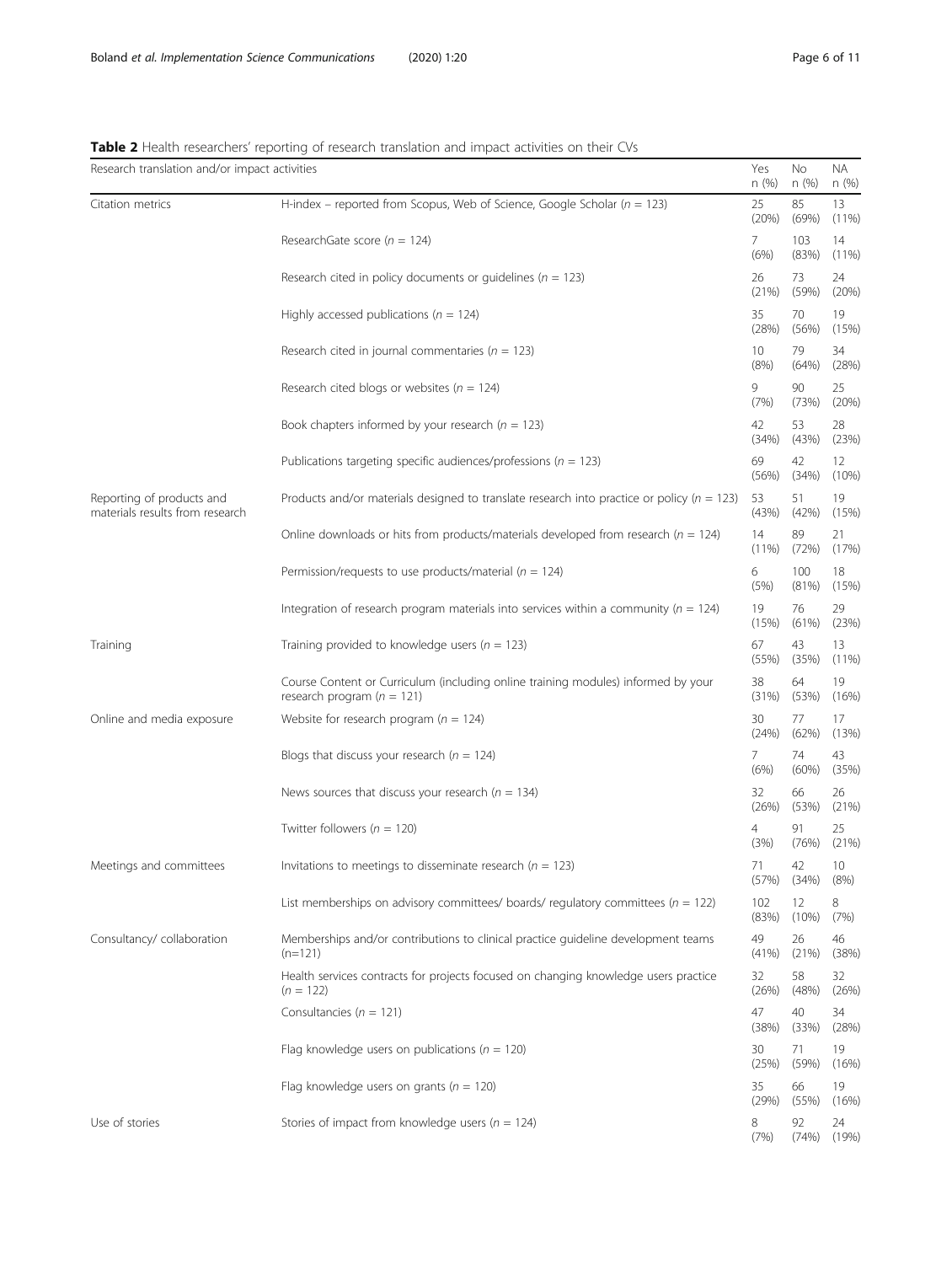<span id="page-6-0"></span>

| Table 2 Health researchers' reporting of research translation and impact activities on their CVs (Continued) |  |  |  |  |  |
|--------------------------------------------------------------------------------------------------------------|--|--|--|--|--|
|                                                                                                              |  |  |  |  |  |

| Research translation and/or impact activities |                                                                                                                                                                             | Yes<br>n(%)    | Nο<br>n (%)    | NA.<br>n(%)    |
|-----------------------------------------------|-----------------------------------------------------------------------------------------------------------------------------------------------------------------------------|----------------|----------------|----------------|
|                                               | Stories of impact by you (health researcher) ( $n = 118$ )                                                                                                                  | 9<br>(7%)      | 89<br>(75%)    | 21<br>(18%)    |
| Awards                                        | Award or other formal recognition for research translation activities ( $n = 124$ )                                                                                         | 76<br>(61%)    | 14<br>$(11\%)$ | 34<br>(27%)    |
| Impact                                        | Summary statement/bullet points of impact ( $n = 123$ )                                                                                                                     | (10%)          | 97<br>(79%)    | 14<br>$(11\%)$ |
|                                               | Impact for research of graduate students that you supervised ( $n = 123$ )                                                                                                  | 14<br>$(11\%)$ | 77<br>(63%)    | 32<br>(26%)    |
|                                               | Elected membership on a society for which membership requires demonstration of<br>research impact ( $n = 120$ )                                                             | 22<br>(18%)    | 38<br>(32%)    | 60<br>(50%)    |
| Other                                         | Assessments of your academic performance $(n=124)$                                                                                                                          | 48<br>(39%)    | 65<br>(52%)    | 11<br>(9%)     |
|                                               | Are you aware of any CV template or quidelines that provide a structured format for<br>reporting research translation activities and/or indicators of impact? ( $n = 124$ ) | (4%)           | 119<br>(96%)   | $\Omega$       |

#### NA not applicable

translation and impact activities on the CV; concerns that others will perceive reporting of research translation and impact as an attempt to embellish accomplishments and/or bolster the CV; lack of valid and reliable metrics and/or indicators for reporting research translation and impact activities; and space constraints on the CV (Table [5](#page-7-0)). Open question facilitators to reporting included self-efficacy, positive attitudes, and the option to use unstructured CVs.

### Discussion

Health researchers are increasingly required to show evidence of translation of their research findings to demonstrate real-world impact [[9,](#page-10-0) [24](#page-10-0)]. As such, it is important that health researchers capitalize on opportunities to document and communicate the impact of their research. Our study used a survey to evaluate health researchers' current reporting research translation and impact activities on their CVs, their intention to report, and barriers and facilitators influencing reporting these activities on their CVs. Health researchers most commonly reported membership on advisory/regulatory

committees related to their research and least commonly reported citation metric scores (e.g., ResearchGate Score). Fewer than half of the health researchers intended to report research translation and impact on their CVs, with beliefs about capabilities and beliefs about consequences being significant predictors of intention. Despite this intention, health researchers faced several barriers to reporting translation and impact. Our findings lead us to the following observations.

First, although most health researchers reported at least one research translation and/or impact activity, few provided a comprehensive account of the application of their research to practice or policy, suggesting that reporting practices could be improved. Furthermore, there were inconsistencies in what was reported on the CV across respondents. A recent systematic review evaluated the reporting quality of research translation and impact case studies and found a lack of consistent reporting approaches, including few demonstrated evidence for the reported impact [[8\]](#page-10-0). Our study also demonstrated health researchers are inconsistently reporting research translation and impact on their CVs, and

Table 3 Association between theoretical constructs with health researchers' intention to report research translation and impact activities on their CVs

| Construct                                 | $Score^{\dagger}$<br>(mean $\pm$ SD) | Univariate regression<br>coefficient | 95% CI         | Multivariate regression<br>coefficient | 95% CI         |
|-------------------------------------------|--------------------------------------|--------------------------------------|----------------|----------------------------------------|----------------|
| Intention ( $n = 115$ )                   | 4.6(1.8)                             |                                      |                |                                        |                |
| Social influence $(n = 51)$               | 3.1(1.7)                             | 0.24                                 | $-0.02 - 0.49$ | 0.01                                   | $-0.23 - 0.25$ |
| Beliefs about capabilities<br>$(n = 112)$ | 4.8(1.4)                             | $0.56*$                              | $0.35 - 0.78$  | $0.40*$                                | $0.17 - 0.63$  |
| Beliefs about consequences<br>$(n = 113)$ | 5.9(1.2)                             | $0.69*$                              | $0.46 - 0.92$  | $0.17*$                                | $0.19 - 0.78$  |
| Moral norm $(n = 110)$                    | 5.1(1.4)                             | $0.55*$                              | $0.33 - 0.77$  | 0.48                                   | $-0.19 - 0.51$ |

\*Statistically significant finding at the  $P < 0.01$  level

<sup>+</sup>Score range 1 to 7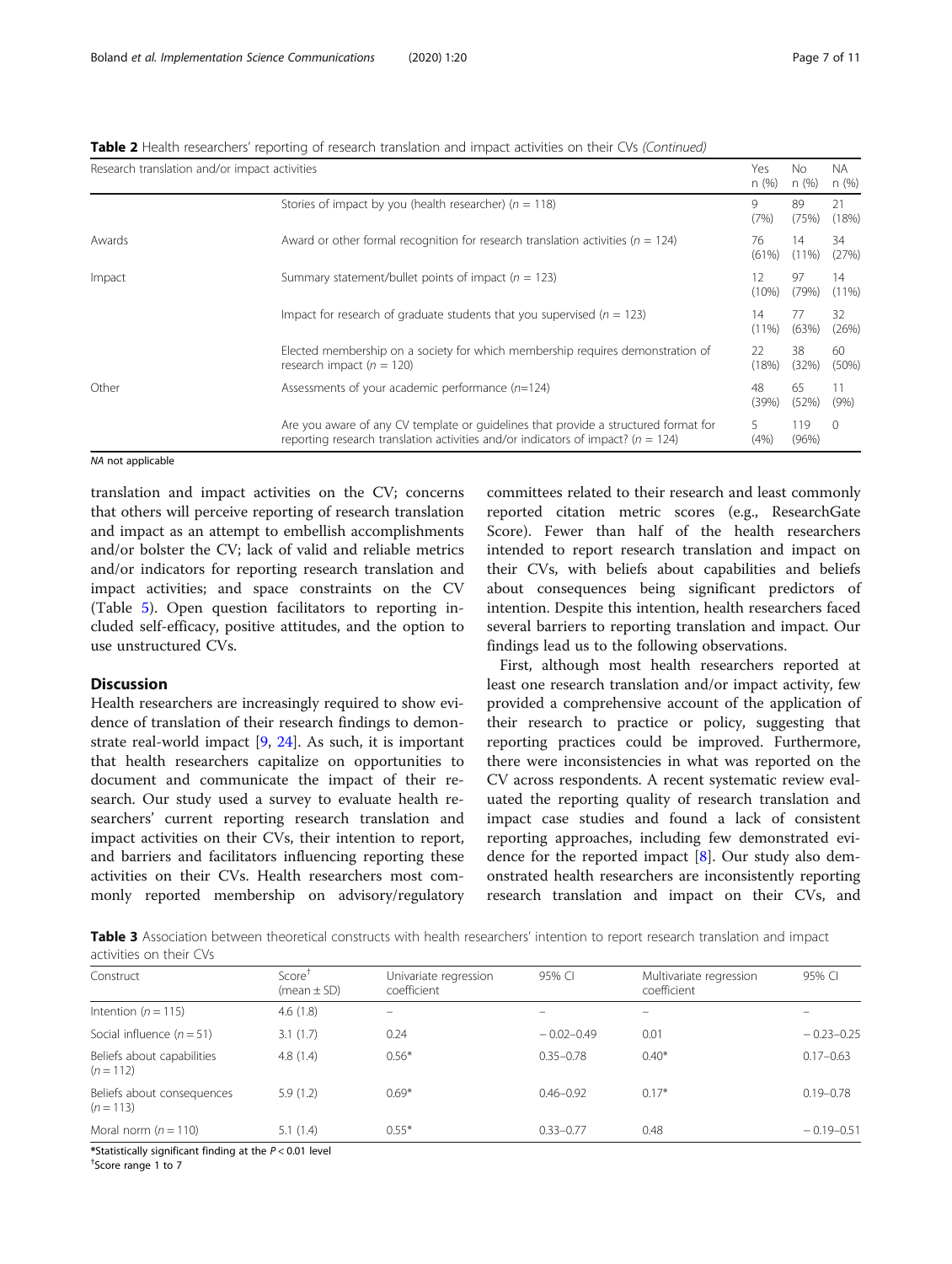| Stem statements evaluating factors influencing researchers reporting research translation and/or impact activities on<br>the CV | Score $(1 =$ strongly disagree<br>to $7 =$ strongly agree), M (SD) |
|---------------------------------------------------------------------------------------------------------------------------------|--------------------------------------------------------------------|
| I have time to report research translation and/or impact activities $(n = 116)$                                                 | 3.8/7(1.7)                                                         |
| My organization supports me in reporting research translation and/or impact activities ( $n = 114$ )                            | 3.9/7(1.9)                                                         |
| I have access to resources supporting them in reporting research translation and/or impact activities $(n = 113)$               | 4.2/7(1.8)                                                         |
| I think additional training would help them in reporting research translation and/or impact activities $(n = 114)$              | 5.2/7(1.8)                                                         |
| I think a CV template that included research translation and/or impact activities would help my reporting $(n = 118)$           | 6.3/7(1.2)                                                         |

<span id="page-7-0"></span>Table 4 Barriers and facilitators of reporting of research translation and/or impact activities on CVs based on rated survey questions (quantitative)

struggling to measure and quantify these activities. Based on this study, we adapted our survey questions into a guide for what can be reported with examples ([Appendix](#page-9-0) [A\)](#page-9-0).

Second, our study could have increased participants' awareness of reportable research translation and impact activities and their intention to report. Predictors of intention included health researchers' beliefs about their capabilities and beliefs about consequences of reporting. These constructs align with qualitative statements that health researchers lacked skills to report (capabilities), perceived that others did not value such reporting on CVs (consequences), and that reporting these activities could be negatively perceived as inflating one's CV (consequences). However, health researchers wanted training to improve their research translation and impact skills (enhance capabilities). These findings suggest that

interventions to promote the reporting of research translation and impact should include strategies that improve health researchers' beliefs about their capabilities and the potential positive consequences of such reporting. For example, interventions could build knowledge and skill regarding reportable research translation and impact activities. Health researchers' beliefs about consequences could be leveraged with strategies that incentivize and reinforce the behavior, such as validating research translation and impact metrics and having universities more systematically consider research translation and impact for tenure and promotion [\[25](#page-10-0), [26](#page-10-0)].

Third, although some intend to report research translation and/or impact on their CVs, health researchers indicated several barriers to doing so. Engaging in, monitoring, and reporting research translation activities were deemed time-consuming, requiring energy, resources,

Table 5 Barriers and facilitators of reporting of research translation and/or impact activities on the CV based on open-ended question (qualitative)

| Factors influencing reporting research translation and/or impact activities on CVs                                                                     | B | F          |
|--------------------------------------------------------------------------------------------------------------------------------------------------------|---|------------|
| Extent that researchers had access to resources supporting them in reporting research translation and/or impact activities                             |   | $\sqrt{ }$ |
| Extent that researchers had time to report research translation and/or impact activities                                                               |   |            |
| Researchers lacked the knowledge, awareness, skills to report research translation and/or impact                                                       |   |            |
| Perception that organization, employers, funders, and/or colleagues do not support or value reporting research translation<br>and/or impact activities |   |            |
| Concern that others will think reporting research translation and/or impact activities is an attempt to inflate achievement                            |   |            |
| Valid and reliable metrics and indicators of research translation and/or impact activities are lacking                                                 |   |            |
| Space constraints on the CV limits reporting of research translation and/or impact activities                                                          |   |            |
| Extent that researchers thought training would help them in reporting research translation and/or impact activities                                    |   | $\sqrt{}$  |
| Extent that researchers thought a template that included research translation and/or impact activities would help their reporting                      |   |            |
| Perception that adding research translation and/or impact activities to the CV would be easy                                                           |   |            |
| Awards related to research translation and/or impact activities                                                                                        |   |            |
| Positive attitudes about including research translation and/or impact activities                                                                       |   |            |
| Unstructured and/or non-academic CVs                                                                                                                   |   | $\sqrt{}$  |
| If it was common practice (social norm)                                                                                                                |   | $\sqrt{}$  |
| If it was reinforced by others                                                                                                                         |   |            |
| Self-efficacy                                                                                                                                          |   |            |

B barrier, F facilitator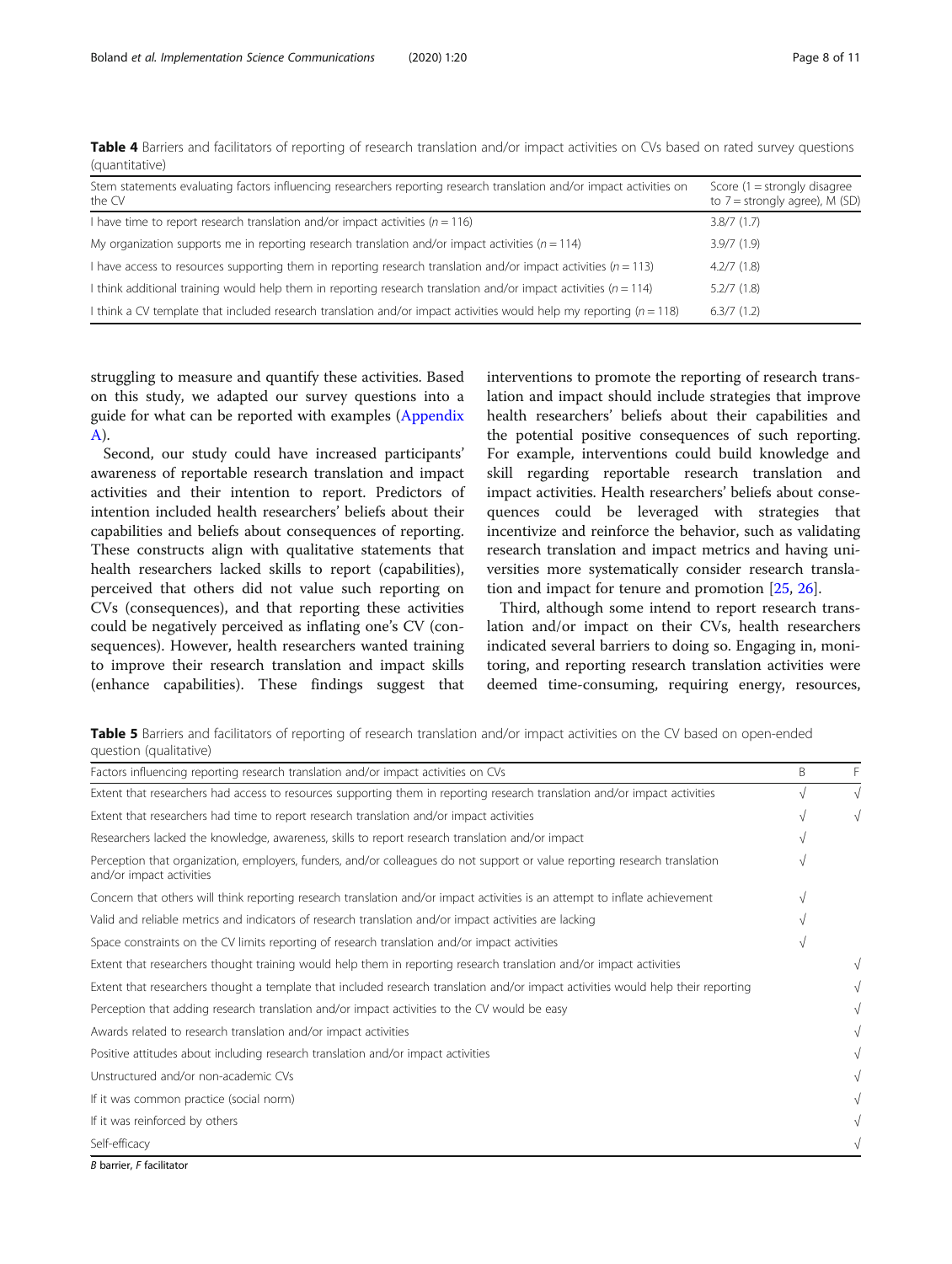and funds, all of which are commodities that health researchers invariably feel are in short supply. This raises questions such as whether organizations should support researchers to improve this reporting, and if the reported lack of time actually indicates a lack of prioritization. Certainly reporting additional items might be seen simply as not worthwhile if there are no perceived personal benefits (i.e., consequences) or organizational imperatives around documentation of translation and impact. Furthermore, documentation of impact and translation is more labor intensive than documentation of traditional measures of research performance (e.g., publications and grants), and may warrant assistance from organizations (i.e., improve capabilities/capacity).

A recent systematic review found that accurately and transparently measuring research translation and impact is challenging [[8\]](#page-10-0). In fact, many knowledge translation measures (e.g. uptake by clinicians in other health systems or use of findings for educational purposes) are often poorly documented and difficult to verify compared what is traditionally reported (e.g., publications, grants, and awards are easy to verify through databases and online services). And, it often takes months or years to have an impact, which is more likely to occur in combination with a larger body of work. The Leiden Manifesto discusses the pitfalls and biases of traditional metrics of impact and principles to improve assessment of impact (e.g., include quantitative and qualitative information, be transparent about the assessment process, scrutinize and update indicators routinely) [[27\]](#page-10-0). In our study, health researchers were unsure what research translation and impact activities to track and how to accurately provide evidence of impact. This reality, combined with the disproportionate emphasis the academe places on published findings in high-impact, peerreviewed journals, seems to contribute to health researchers placing the tracking of their research translation and impact activities lower on their priority lists. As such, the development and validation of metrics to quantify research translation and impact should be a priority.

Health researchers' ability to report research translation and impact is often influenced by systematic structures, such as specific CV templates used for different agencies and/or purposes (e.g., funding agencies and tenure and promotion). Traditionally, existing research structures do not readily support monitoring and evaluation of research translation and impact [[27](#page-10-0)]. Increased recognition, at societal and academic levels, of research impact importance has led some funding bodies and

universities to modify the requirements for CV reporting to capture evidence of research translation and impact. Such requirements at institutional levels can strongly influence the culture and practice of reporting. While such measures and tools are emerging<sup>2</sup>, empirical evaluation of their validity and reliably is still lacking [[28\]](#page-10-0). Various organizations internationally have proposed mechanisms and indicators for assessment of research impact. The Bernard Becker Medical Library Project proposes a model for assessment of research impact to track diffusion of research outputs and activities focused on advancing knowledge, clinical implementation, legislation and policy, economic benefit, and community benefits [[29](#page-10-0)], whereas the Canadian Academy of Health Sciences has a list of preferred indicators and metrics of impact categorized by advancing knowledge, research capacity-building, informing decisionmaking, health-impact, and broad economic and social impacts [\[17](#page-10-0)]. Software companies have also begun developing applications to evaluate research impact.<sup>3</sup> While it is encouraging that some organizations allow for, and indeed require, evidence of impact in reporting templates, such templates may be unnecessarily restrictive, precluding reporting of some forms of evidence of impact. As such, templates need to be able to accommodate various types of information that represent research translation and impact.

Finally, health researchers in our study suggested that templates and guidance documents for research translation reporting are required and could help incentivize and shift research thinking from "outputs" to include "impact." However, our study suggests that most respondents were unaware of existing CV templates that include research translation and impact. When we asked respondents to share templates, many responded with requests for guidance on how to better report on these activities. For example, national granting agencies, such as the Canadian Institutes of Health Research and the National Institutes of Health, invite researchers to briefly describe their impact but this is limited to including up to five important contributions to science. $4$  A recent scoping review that identified existing research translation frameworks concluded that a gap involves frameworks to optimize research translation and impact [\[25](#page-10-0)].

Our study findings should be considered within the context of its limitations and strengths. Our survey had a low response rate (29%), which increases the likelihood of non-response bias. In fact, those interested in reporting knowledge translation and impact activities may have been more likely to participate, and our findings could represent a best-case scenario of research translation <sup>2</sup>[www.impactstory.org](http://www.impactstory.org/); [www.altmetric.com](http://www.altmetric.com/) and impact reporting on the CV, which could have led

<sup>&</sup>lt;sup>3</sup>VV–Impact Tracker: [https://www.vertigoventures.com/vv-impact](https://www.vertigoventures.com/vv-impact-tracker/)[tracker/](https://www.vertigoventures.com/vv-impact-tracker/) <sup>4</sup>

<https://guides.lib.unc.edu/NIH-biosketch>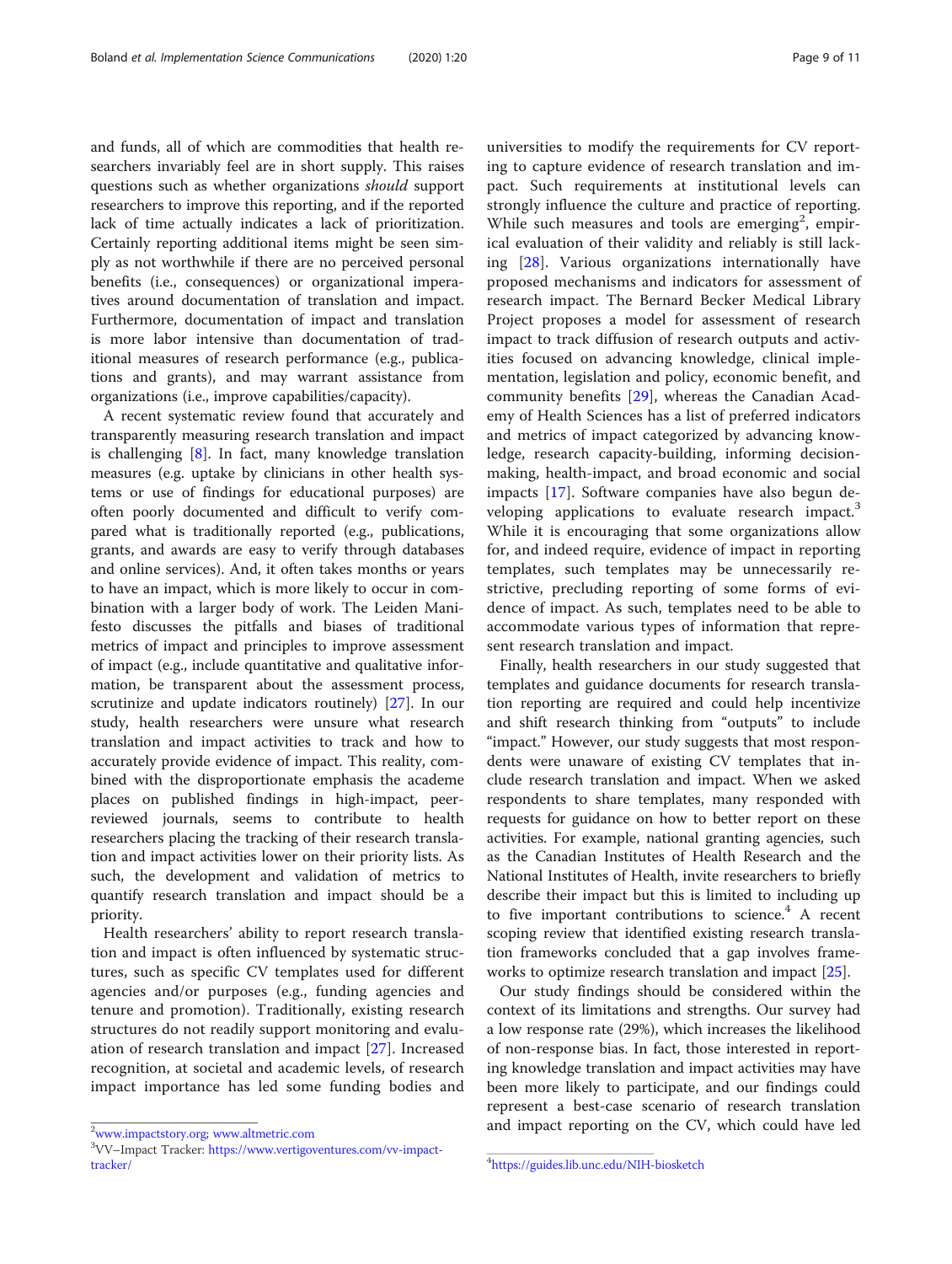<span id="page-9-0"></span>to selection bias. Similarly, our results might have been different had we sampled from a broader population of health researchers (i.e., those without expertise in knowledge translation and impact). Another potential bias is social bias (i.e., attributing characteristics about research translation and impact reporting on the CV to all members of the group). However, our study was strengthened by the inclusion of international perspectives and use of a validated measure to evaluate intention and related barriers. Our study is a starting point for a larger multicountry survey of a broad representation of health services researchers to understand how responses may differ across countries.

### Conclusions

Funding agencies are increasingly holding health researchers accountable for demonstrating the value and impact of their publically funded research. The CV is one medium for health researchers to document the practical importance of their research and communicate it to others. Our study suggests that health researchers, who recognize the importance of research translation, are reporting research translation and impact in ways that appear unsystematic and non-structured. This inconsistency can be in part explained by the barriers to reporting research translation and impact, such as unaware of how to report it, whether it is accurate, and whether it is valued by funders and employers. Academe must evolve to better value research translation and support health researchers in adjusting to a shifting research landscape requiring demonstration of impact. As a first step, health researchers who participated in this study suggested that CV templates be expanded to include research translation and impact. Additionally, our study might provide an impetus for funders and academic institutions to recognize and credit research that is impactful and applied to practice or policy.

#### Supplementary information

Supplementary information accompanies this paper at [https://doi.org/10.](https://doi.org/10.1186/s43058-020-00021-9) [1186/s43058-020-00021-9](https://doi.org/10.1186/s43058-020-00021-9).

Additional file 1. Suggestions of research translation and impact activities to be reported in Academic Curriculum Vitae.

#### Abbreviations

CPDRQ: Continuing Professional Development Reaction Questionnaire; CV: Curriculum vitae

#### Acknowledgements

We would like to acknowledge the following individuals for their time and support put forth to advance this study: M Walker (conceptualization), A Yameogo (research assistant on the study), G De Angelis (conceptualization), and R. Ganann (conceptualization).

#### Financial disclosure

All authors declare they have no financial relationships related to this article to disclose.

#### Authors' contributions

LBo participated in all phases of the study, including conceptualization and design, data analysis, and interpretation. She also drafted the manuscript. LBr participated in the study conceptualization as well as the literature review and data interpretation, and she revised the final manuscript. AMH participated in the conceptualization of the study and data collection tool design, provided feedback on manuscript drafts, and approved the final version of the manuscript. KMN assisted with the study and data collection tool design, and reviewed several drafts of the manuscript. EMI participated in the conceptualization of the study, reviewed the study materials, and provided input into manuscript drafts. SC participated in the conceptualization of the study and provided input and feedback on drafts of the manuscript. AK assisted with the initial study and data collection tool design, and provided critical input on drafts of the manuscript. IDG participated in the conceptualization of the study and data collection tool design, provided feedback on manuscript drafts, and approved the final version of the manuscript. MA participated in the data analysis and interpretation, and she revised and approved the final manuscript. DS is the senior author for this study. She led and participated in the study conceptualization and design, and data interpretation, and she revised and approved the final manuscript. All authors approved the final manuscript as submitted and agree to be accountable for all aspects of the work.

#### Funding

This research was supported by a Post-Doctoral Fellowship from the Canadian Institutes of Health Research funded Integrated Knowledge Translation Research Network (CIHR FDN #143237). IDG is a recipient of a Canadian Institutes of Health Research Foundation Grant (FDN #143237).

#### Availability of data and materials

Individuals interested in accessing the data used in this study are invited to contact the corresponding author.

#### Ethics approval and consent to participate

We received Research Board Ethics approval from the University of Ottawa, and participants provided informed consent (#H12-15-01).

#### Consent for publication

Not applicable.

#### Competing interests

The authors declare that they have no competing interests to disclose, except Alison Hutchinson is an Associate Editor for Implementation Science and was not involved in handling the peer-review process.

#### Author details

<sup>1</sup>Ottawa Hospital Research Institute, 501 Smyth Road, Ottawa, ON K1H 8L6 Canada. <sup>2</sup>School of Health Studies, Western University, 1151 Richmond Street London, ON N6A 3K7, Canada. <sup>3</sup>School of Rehabilitation Sciences, University of Ottawa, Ottawa, ON K1H 8M5, Canada. <sup>4</sup>Faculty of Health Sciences-Therapeutic Recreation Program, University of Lethbridge, 4401 University Drive, Lethbridge, AB T1K 3M4, Canada. <sup>5</sup>School of Epidemiology and Public Health Faculty of Medicine, University of Ottawa, 307D-600 Peter Morand Cresent, Ottawa, ON K1G 5Z3, Canada. <sup>6</sup>School of Nursing and Midwifery and Centre for Quality and Patient Safety Research, Institute for Health Transformation, Deakin University, Geelong, VIC, Australia. <sup>7</sup>Monash Health, Clayton, VIC, Australia. <sup>8</sup>School of Medicine, Deakin University, 221 Burwood Highway, Burwood, VIC 3125, Australia. <sup>9</sup>Nursing Research Institute St Vincent's Health Network Sydney, St Vincent's Hospital Melbourne & Australian Catholic University, Daniel Mannix Building, Australian Catholic University Fitzroy, Fitzroy, VIC, Australia. <sup>10</sup>School of Nursing, University of Ottawa, 451 Smyth Road, Ottawa, ON K1H 8M5, Canada.